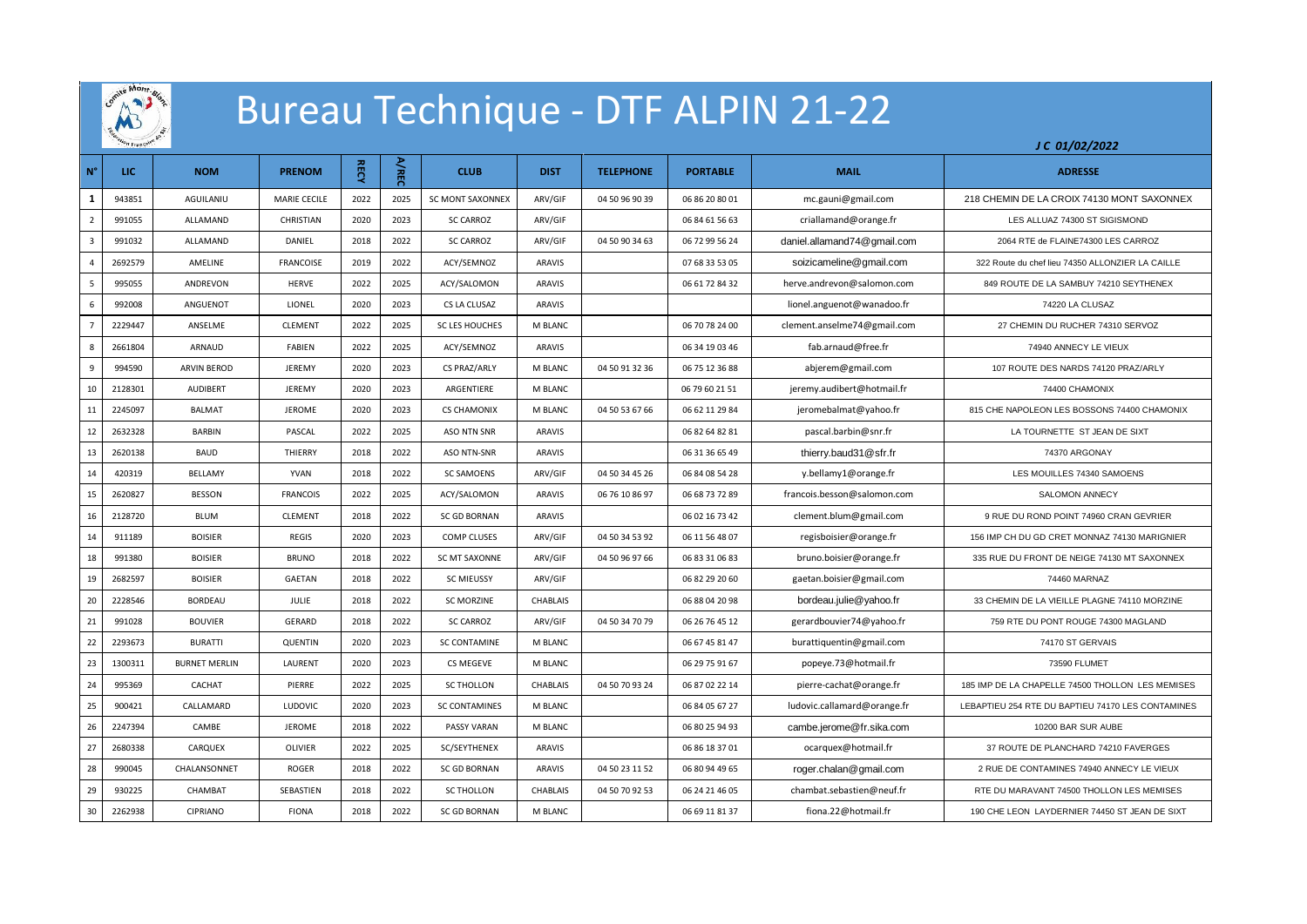| 31 | 930049  | <b>CLARET TOURN</b>  | MICKAEL        | 2020 | 2023 | <b>CS CHAMONIX</b>      | M BLANC         |                | 06 14 25 05 16 | skialpin@chamonixsport.com      | 99 AVENUEDE LA PLAGE 74400 CHAMONIX              |
|----|---------|----------------------|----------------|------|------|-------------------------|-----------------|----------------|----------------|---------------------------------|--------------------------------------------------|
| 32 | 991031  | CLARINO              | <b>ROGER</b>   | 2018 | 2022 | <b>SC CARROZ</b>        | ARV/GIF         | 04 50 90 04 05 | 06 83 64 81 50 | clarino.roger@wanadoo.fr        | 85 CHE DES PLACES D EN BAS 74300 ARACHES         |
| 33 | 991998  | <b>COLLOMB CLERC</b> | <b>THOMAS</b>  | 2022 | 2025 | SC COMBLOUX             | M BLANC         |                | 06 60 38 46 51 | thomascollomb@wanadoo.fr        | CHEMIN DU PERRON 74700 CORDON                    |
| 34 | 2659557 | <b>CORTINOVIS</b>    | <b>JOSEPH</b>  | 2022 | 2025 | SC MEGEVE               | M BLANC         | 04 50 18 70 40 | 06 08 51 17 08 | jo.cortinovis@sfr.fr            | 611 ROUTE D'ETRAZ 74120 DEMI-QUARTIER            |
| 35 | 2145862 | COSSON               | EMMANUEL       | 2018 | 2022 | <b>SC BERNEX</b>        | <b>CHABLAIS</b> |                | 06 71 13 61 03 | emmanuelcosson@wanadoo.fr       | 27 COPPY 74500 ST PAUL EN CHABLAIS               |
| 36 | 2262199 | <b>COUTURIER</b>     | <b>HADRIEN</b> | 2019 | 2022 | ACY/SEMNOZ              | ARAVIS          |                | 06 87 98 21 90 | h.couturier.ski@gmail.com       | 74330 LOVAGNY                                    |
| 37 | 995227  | CULLAZ               | REMI           | 2022 | 2025 | SC ST JEAN D'AULPS      | CHABLAIS        | 04 50 79 53 89 | 06 70 80 20 20 | remicullaz@gmail.com            | 278 ROUTE DE L'ABBAYE 74430 ST JEAN D'AULPS      |
| 38 | 2324176 | <b>CURTIL</b>        | MAX            | 2018 | 2022 | MORILLON                | ARV/GIF         |                | 06 86 67 71 53 | max-curtil@outlook.fr           | 74440 TANINGES                                   |
| 39 | 940363  | COSTE                | RONAN          | 2022 | 2025 | <b>SC MORZINE</b>       | CHABLAIS        | 06 87 76 86 23 | 06 66 49 25 99 | ronancoste11@gmail.com          | 3139 ROUTR DU NANT CRUY 74700 SALLANCHES         |
| 40 | 2638201 | DELAVENAY            | RAPHAEL        | 2020 | 2023 | <b>SC MIEUSSY</b>       | ARV/GIF         |                | 06 82 38 15 29 | raphaeldelavenay@hotmail.fr     | 318 RUE DE BOURBON 74970 MARIGNIER               |
| 41 | 2353783 | DEMIERRE             | J - MARCEL     | 2019 | 2022 | CS MIEUSSY              | ARV/GIF         |                | 06 72 62 83 38 | jm7.demierre@gmail.com          | 74440 MIEUSSY                                    |
| 42 | 990238  | <b>DERUAZ</b>        | <b>ALAIN</b>   | 2022 | 2025 | <b>ASPTT ANNECY</b>     | <b>ARAVIS</b>   |                | 06 64 90 97 02 | alain.deruaz@gmail.com          | 25 RUE DE NARVIK 74000 ANNECY                    |
| 43 | 930407  | <b>DESCOMBES</b>     | ADRIEN         | 2020 | 2023 | <b>SC PASSY</b>         | M BLANC         |                | 06 77 12 38 92 | adrien.descombes@orange.fr      | 74480 PASSY                                      |
| 44 | 2608733 | DONZELGONET          | MICHAEL        | 2020 | 2023 | CS LA CLUSAZ            | ARAVIS          |                | 06 71 11 34 90 | michael.donzel@orange.fr        | 74220 LA CLUSAZ                                  |
| 45 | 993281  | <b>DUFOURD</b>       | <b>BRUNO</b>   | 2018 | 2022 | CS FLAINE               | ARV/GIF         | 04 50 90 88 27 | 06 85 02 55 54 | bruno.dufourd@aliceadsl.fr      | LA GRDE OURSE APT 484 74300 FLAINE               |
| 46 | 2600544 | <b>DUJARDIN</b>      | GERY           | 2022 | 2025 | CSA ACY/VIEUX           | ARAVIS          | 04 50 19 00 85 | 06 25 28 83 97 | dujardin.mpg@wanadoo.fr         | 89 IMP DE LA CERISAIE 74320 SEVRIER              |
| 47 | 2615437 | <b>DUNAND</b>        | QUENTIN        | 2020 | 2023 | SYETHENEX               | ARAVIS          |                | 07 71 02 09 45 | qdunand@gmail.com               | 74210FAVERGES SEYTHENEX                          |
| 48 | 2245486 | ESCUYER              | AGNES SARAH    | 2020 | 2023 | <b>SC THOLLON</b>       | CHABLAIS        | 04 50 70 94 95 | 06 26 32 95 91 | escuyer.thollon@gmail.com       | LE NOUY 74500 THOLLON LES MEMISES                |
| 49 | 995585  | <b>FAVRAT</b>        | MICHEL         | 2022 | 2025 | <b>SC CARROZ</b>        | ARV/GIF         |                | 06 84 67 74 17 | favrat.michel@gmail.com         | 49 RUE DES PRE DE LA CROIX 74300 CLUSES          |
| 50 | 2245441 | FERREIRA             | CLAUDINE       | 2022 | 2025 | <b>SC ST GERVAIS</b>    | M BLANC         | 04 50 78 03 36 | 06 07 04 79 37 | claudine-ferreira@wanadoo.fr    | 54 IMP DU BACHAT 74190 PASSY                     |
| 51 | 2642982 | <b>FRETE</b>         | LEO            | 2020 | 2023 | ACY/SEMMOZ              | <b>ARAVIS</b>   |                | 06 74 54 78 25 | leo.frete@wanadoo.fr            | 74940 ANNECY LE VIEUX                            |
| 52 | 990589  | <b>FONTAINE</b>      | HERVE          | 2022 | 2025 | <b>CSAVS COMP</b>       | <b>ARAVIS</b>   | 04 50 46 72 71 | 06 10 47 38 29 | hfontain@orange.fr              | LE PREBION 74600 MONTAGNY LES LANCHES            |
| 53 | 2603100 | GARIN                | ALEXIS         | 2019 | 2022 | CS MANIGOD              | M BLANC         |                | 06 23 65 54 46 | garin.alexis@orange.fr          | 74320 LES VILLARDS SUR THONES                    |
| 54 | 2600652 | GAZANION             | ERIC           | 2018 | 2022 | <b>SC TANINGES</b>      | ARV/GIF         | 04 50 34 38 44 | 06 07 39 05 91 | egazanion@outlook.fr            | AVONNEX 74440 TANINGES                           |
| 55 | 2609412 | <b>GENAND RION</b>   | <b>ALAIN</b>   | 2020 | 2023 | CS LA CLUSAZ            | ARAVIS          |                | 06 60 52 96 18 | acat.genand@orange.fr           | 74230 LES VILLARDS SUR THONES                    |
| 56 | 995916  | GEROLA               | <b>ALAIN</b>   | 2020 | 2023 | <b>SC BELLEVAUD</b>     | CHABLAIS        | 04 50 73 85 43 | 06 07 09 77 75 | alain.gerola@wanadoo.fr         | LES COURBES 74470 LULLIN                         |
| 57 | 920986  | GOUJET               | MICHEL         | 2020 | 2023 | CSO ANNEMASSE           | ARV/GIF         | 04 50 92 79 96 | 06 07 59 83 05 | m.goujet@wanadoo.fr             | 7 ALLEE DES ROSEAUX 74100 VETRAZ MONTHOUX        |
| 58 | 2308774 | <b>GUERINDON</b>     | PHILIPPE       | 2018 | 2022 | ASC/ANNEMAS             | ARV/GIF         |                | 06 07 13 34 11 | philippeguerindon@orange.fr     | 56 CHE DES CHAMPS GONIN 74140 ST CERGUES         |
| 59 | 2622371 | <b>HUDRY</b>         | CLEMENT        | 2022 | 2025 | <b>SC GRAND BORNAND</b> | ARAVIS          |                |                | clement.hudry@gmail.com         | 85 IMPASSE DU PONT DU TERRET 74450 GRAND NORNAND |
| 60 | 991030  | <b>GUYOT</b>         | J CHRISTOPHE   | 2020 | 2023 | <b>SC CARROZ</b>        | ARV/GIF         |                | 06 86 48 32 31 | jeanchristopheguyot74@gmail.com | 125 IMP DU BOIS CHARRIERE 74300 CHATILLON / CLUS |
| 61 | 2613118 | LERIQUIER            | THIBAULT       | 2020 | 2023 | SC GD BORNAND           | <b>ARAVIS</b>   |                | 06 19 03 77 24 | thibault.leriquier@hotmail.fr   | 74120 PRAZ SUR ARLY                              |
| 62 | 992628  | LEROULLEY            | PIERRE         | 2020 | 2023 | <b>COMP CLUSES</b>      | ARV/GIF         | 04 50 98 66 60 | 06 84 99 44 29 | pierre.leroulley@wanadoo.fr     | 227 CHE DES QUARTS 74300 CLUSES                  |
| 63 | 2673494 | LE ROY               | <b>NICOLAS</b> | 2022 | 2025 | ASC/ANNEMAS             | ARV/GIF         |                | 06 98 98 18 59 | christine.leroy40@sfr.fr        | 74250 LA TOUR                                    |
| 64 | 260409  | LUCHINI              | SYLVAIN        | 2022 | 2025 | SC LES HOUCHES          | M BLANC         |                | 06 21 51 61 30 | sylvain.luchini74@laposte.net   | 7 RUE DES CHEVREUILS 74310 LES HOUCHES           |
| 65 | 911653  | MAILLET CONTOZ       | LUCIEN         | 2020 | 2023 | CS MEGEVE               | M BLANC         |                | 06 62 13 46 70 | lucien.maillet-contoz@orange.fr | 43 BOUCLE DES MOUILLES 74120 MEGEVE              |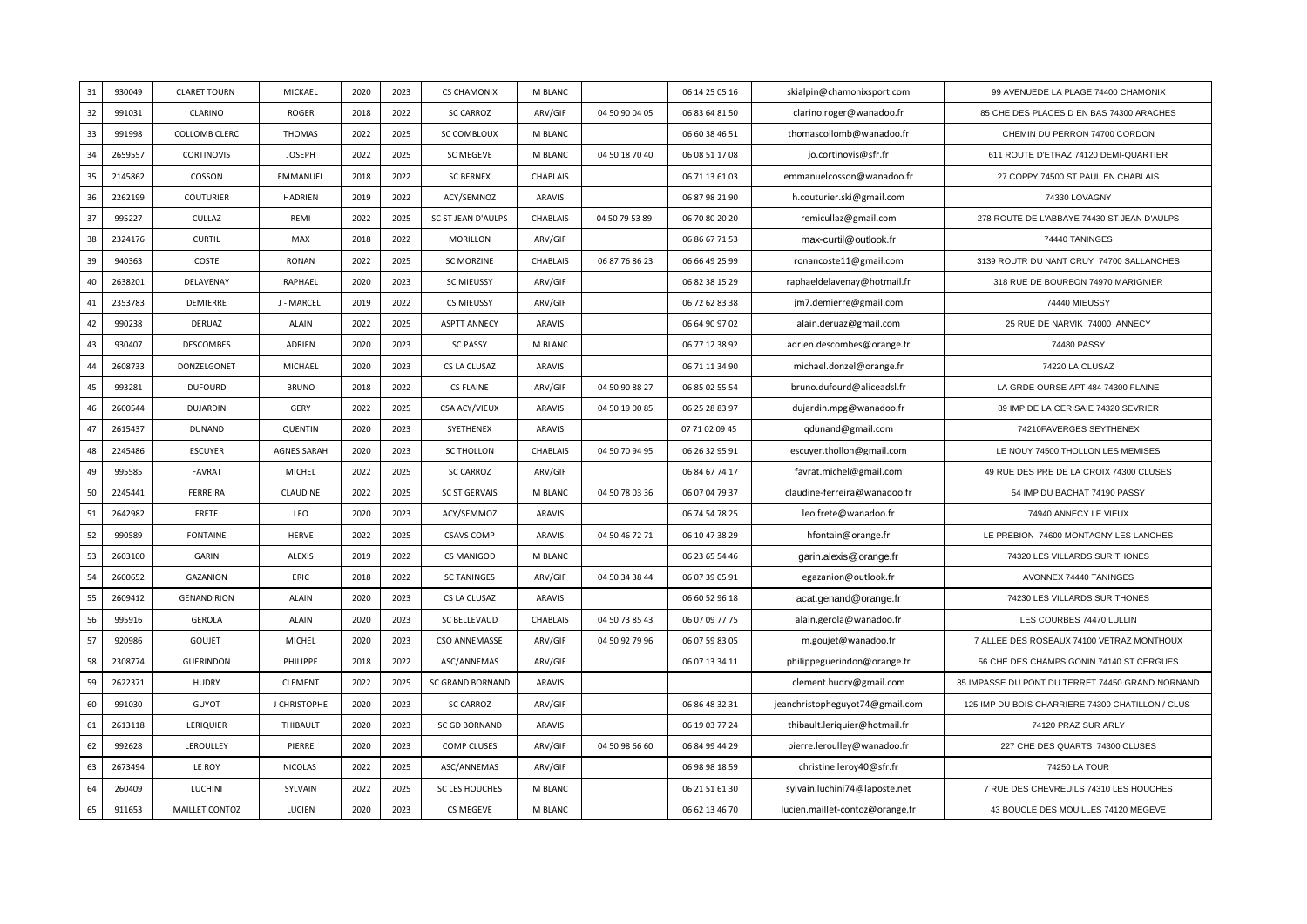| 66 | 994144  | MARULLAZ              | <b>ROBIN</b>     | 2020 | 2023 | <b>SC MORZINE</b>    | CHABLAIS      | 04 50 79 07 10 | 06 64 13 22 57 | robin.marullaz@gmail.com          | CHALET LES VERNES LES MOULINS 74110 MORZINE         |
|----|---------|-----------------------|------------------|------|------|----------------------|---------------|----------------|----------------|-----------------------------------|-----------------------------------------------------|
| 67 | 991647  | MOENNE LOCCOZ         | <b>JEAN YVES</b> | 2022 | 2025 | SC EDELWEISS BRISON  | ARV/GIF       | 04 50 34 07 13 | 06 40 08 36 13 | jean.yves.moenne-loccoz@gmail.com | 544 RIE DES GRANDS CHAMPS 74300 THYEZ               |
| 68 | 993778  | <b>MASSAROTTI</b>     | PASCAL           | 2022 | 2025 | <b>CS MARNAZ</b>     | ARV/GIF       | 04 50 89 00 36 | 06 73 37 75 62 | marnazski@wanadoo.fr              | 260 RUE CHERINAZ 74460 MARNAZ                       |
| 69 | 2161880 | <b>MARIN</b>          | HUBERT           | 2020 | 2023 | SALLANCHES           | M BLANC       |                | 06 23 67 44 88 | youb74@hotmail.fr                 | 74700 SALLANCHES                                    |
| 70 | 910673  | MAXIT                 | LUDOVIC          | 2018 | 2022 | <b>SC CHATEL</b>     | CHABLAIS      |                | 06 84 12 41 52 | ludovic.maxit@orange.fr           | LA PIANTAZ 74360 LA CHAPELLE D'ABONDANCE            |
| 71 | 991874  | MISSILLIER            | SEBASTIEN        | 2020 | 2023 | <b>SC GB BORNAND</b> | ARAVIS        |                | 06 85 42 94 05 | missillier.sebastien@orange.fr    | 74940 ANNECY LE VIEUX                               |
| 72 | 2625320 | <b>MIRLICOURTOIS</b>  | PASCAL           | 2020 | 2023 | <b>SC THONON</b>     | CHABLAIS      |                | 06 14 35 42 67 | pmirli@club-internet.fr           | 74200 THONON                                        |
| 73 | 993565  | MOLLIER               | <b>FLORIAN</b>   | 2020 | 2023 | SC LES HOUCHES       | M BLANC       |                | 06 84 17 81 32 | skiclubleshouches@yahoo.fr        | 207 RTE DE LA MOLLAZ 74170 ST-GERVAIS               |
| 74 | 990432  | <b>MORAND</b>         | <b>MARC</b>      | 2020 | 2023 | ASO/SNR              | ARAVIS        | 04 50 77 42 35 | 06 63 55 87 01 | marcmichelmorand@aol.com          | 3268 RTE D ALLONZIER 74330 CHOISY                   |
| 75 | 2291702 | <b>MOUNIER</b>        | <b>JORIS</b>     | 2019 | 2022 | ACY/SEMNOZ           | ARAVIS        |                | 06 76 06 34 30 | jorismounier@hotmail.fr           | 74940 ANNECY LE VIEUX                               |
| 76 | 2611016 | NANJOUD               | PASCAL           | 2020 | 2023 | SC LES GETS          | CHABLAIS      |                | 06 81 67 76 53 | pascal.n@hotmail.fr               | 74260 LES GETS                                      |
| 77 | 2128644 | OBERT                 | <b>ANTHONY</b>   | 2020 | 2023 | <b>CS CHAMONIX</b>   | M BLANC       |                | 06 33 44 45 32 | anthonyobert@hotmail.com          | 74310 LES HOUCHES                                   |
| 78 | 2245292 | <b>PAROIS</b>         | STEPHANE         | 2020 | 2023 | CS MANIGOD           | ARAVIS        |                | 06 12 77 28 29 | parois.stephane@neuf.fr           | 209 RTE DE LA VILLE 74130 PETIT BORNAND             |
| 79 | 900111  | PATUREL               | <b>FLORIANE</b>  | 2020 | 2023 | <b>SC CARROZ</b>     | ARV/GIF       |                |                | floriane.paturel@hotmail.fr       | 74300 LES CARROZ D'ARACHES                          |
| 80 | 2664316 | PELLIER-CUIT          | SEBASTIEN        | 2020 | 2023 | BONNEVILLE           | ARV/GIF       |                | 06 18 88 27 60 | seb.pellier@pellier.com           | 74130 MONT-SAXONNEX                                 |
| 81 | 993850  | PERINET               | <b>CEDRIC</b>    | 2020 | 2023 | CS MEGEVE            | M BLANC       |                | 06 22 05 29 16 | cedricperinet@hotmail.com         | 74120 DEMI-QUARTIER                                 |
| 82 | 2633880 | PERNET SOLLIE         | PASCAL           | 2020 | 2023 | <b>SC GD BORNAN</b>  | ARAVIS        |                | 06 80 31 55 94 | paloupernet@yahoo.fr              | 50 CHE DU VILLARD P - BO 74120 GLIERES VAL DE BORNE |
| 83 | 920543  | PERILLAT BOITEUX      | DAVID            | 2020 | 2023 | CS MANIGOD           | ARAVIS        |                | 06 70 12 17 40 | cs.manigod@wanadoo.fr             | 74230 THONES                                        |
| 84 | 2128576 | PERILLAT BOITEUX      | MATHIEU          | 2021 | 2024 | SC MANIGAOD          | ARAVIS        |                |                | ridnin@hotmail.com                | CHEF LIEU CHEZ CADET 74230 VILLARD/THONES           |
| 85 | 910092  | PERRI FABERT          | SALOMON          | 2020 | 2023 | <b>SC GD BORNAN</b>  | ARAVIS        |                | 06 74 19 16 59 | spfab@hotmail.fr                  | 74450 LE GRAND BORNAND                              |
| 86 | 140483  | PEYTHIEU              | FABIEN           | 2018 | 2022 | SC MORZINZ           | CHABLAIS      |                |                | fabienpeythieu@gmail.com          | 74110 MORZINE                                       |
| 87 | 991992  | PESSEY                | SAMUEL           | 2020 | 2023 | CS LA CLUSAZ         | ARAVIS        |                | 06 60 52 47 93 | sampessey@hotmail.fr              | 74220 LA CLUSAZ                                     |
| 88 | 2195885 | PONSOT                | <b>NICOLAS</b>   | 2022 | 2025 | <b>SC CHATEL</b>     | CHABLAIS      |                | 06 60 88 74 37 | nicolas.ponsot87@gmail.com        | 281 ROUTE GRANDE BLANCHE 74500 BERNEX               |
| 89 | 2620109 | <b>PONCET</b>         | ARMAND           | 2020 | 2023 | <b>SC ARGENTIER</b>  | M BLANC       |                |                | poncetarmand@gmail.com            | 74660 VALLORCINE                                    |
| 90 | 2111377 | RACLOZ                | PHILIPPE         | 2018 | 2022 | <b>SC CARROZ</b>     | ARV/GIF       |                | 06 85 10 76 72 | philippe.racloz@wanadoo.fr        | 365 RTE DES CRETS 74460 MARNAZ                      |
| 91 | 995512  | RICHARD               | <b>MICHEL</b>    | 2022 | 2025 | <b>SC MORZINE</b>    | CHABLAIS      | 04 50 71 52 07 | 06 15 36 47 87 | michelrichard48@sfr.fr            | 14 IMP DES GRANDS CHAMPS 74200 THONON               |
| 92 | 2129117 | RICHARD               | <b>REMY</b>      | 2020 | 2023 | ASC/ANNEMAS          | ARV/GIF       | 04 50 78 48 47 | 06 77 16 49 20 | remyrichardmb@gmail.com           | TERRASSES D'AMELIE BOITE 21 74440 TANINGES          |
| 93 | 2162486 | RIGOLE                | FABIEN           | 2020 | 2023 | <b>SC ST GERVAIS</b> | M BLANC       |                | 06 64 69 26 23 | fabienrigole@yahoo.fr             | 157CH DE BOCANCEY 74170 ST GERVAIS                  |
| 94 | 2339079 | <b>ROLLET</b>         | <b>BRICE</b>     | 2020 | 2023 | <b>CS CHAMONIX</b>   | M BLANC       |                | 06 79 80 11 69 | rolletbrice@hotmail.com           | LES BONAT 58 CHE DE LARZE 74400 CHAMONIX            |
| 95 | 992627  | <b>ROULET</b>         | <b>ROGER</b>     | 2020 | 2023 | <b>COMP CLUSES</b>   | ARV/GIF       | 04 50 98 53 58 | 06 12 97 72 11 | famille.vaussenat@gmail.com       | 633 RUE DES FLEURS 74300 CLUSES                     |
| 96 | 2262815 | STACHOWIAK            | CELINE           | 2020 | 2023 | SC LES CNTAMINES     | M BLANC       |                | 06.07.45.22.42 | celinestachowiakesf@gmail.com     | 74170 ST GERVAIS                                    |
| 97 | 921768  | THEVENET              | THIERRY          | 2018 | 2022 | INT C MAGLAND        | ARV/GIF       | 04 50 34 76 07 | 06 32 78 58 28 | thierrythevenetroch@gmail.com     | 234 RUE NATIONALE 74300 MAGLAND                     |
| 98 | 2195320 | OCHON FERDOLLET MICHA | MIKAEL           | 2020 | 2023 | <b>SC GB BORNAND</b> | <b>ARAVIS</b> |                | 06.07.68.02.49 | tochon@hotmail.fr                 | 74450 LE GRAND BORNAND                              |
|    |         |                       |                  | 2020 | 2023 | <b>SC GD BORNAN</b>  | <b>ARAVIS</b> |                | 06 60 14 19 35 | laurent-tournier@orange.fr        | 74450 LE GRAND BORNAND                              |